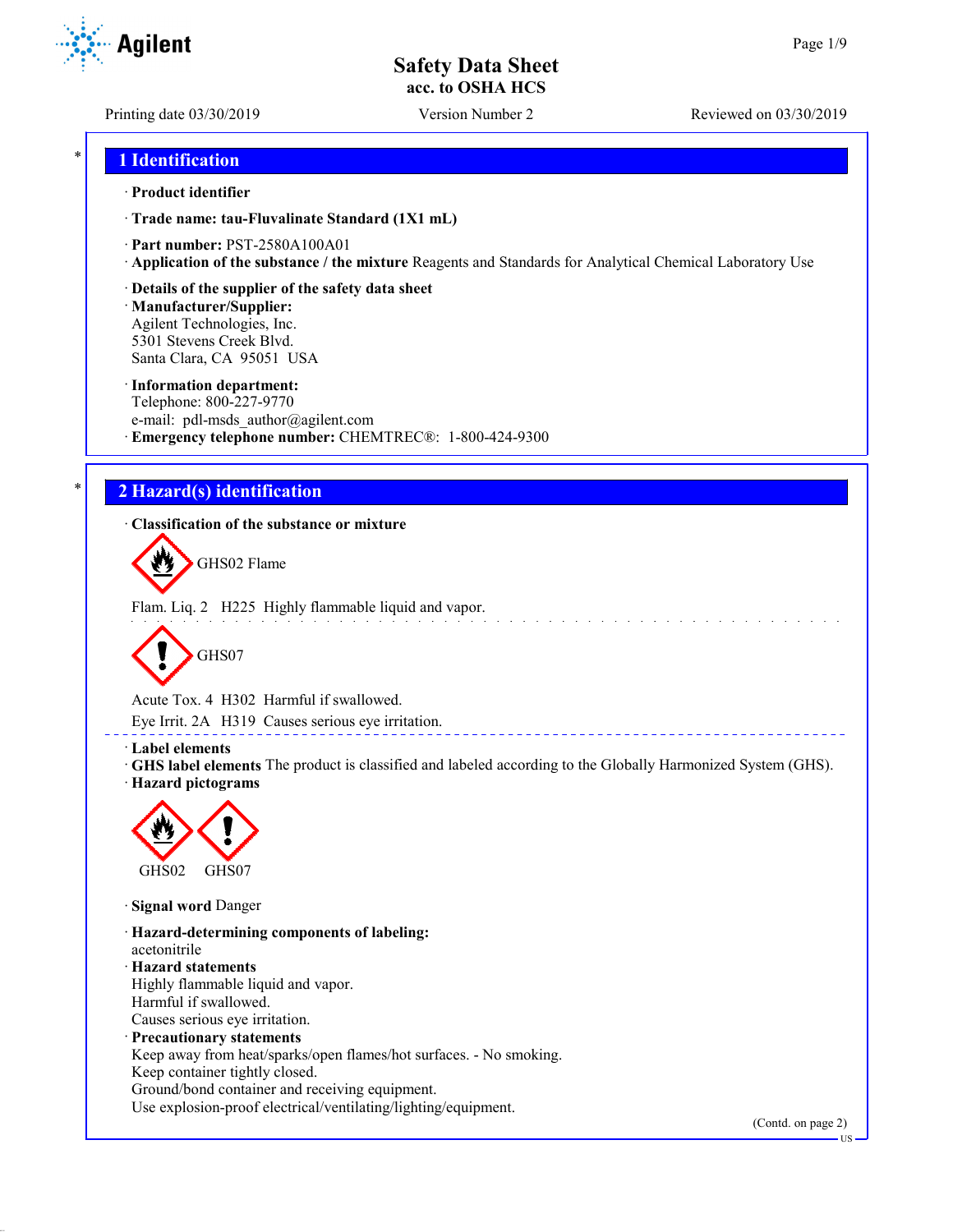### **Trade name: tau-Fluvalinate Standard (1X1 mL)**

(Contd. of page 1)

Use only non-sparking tools. Take precautionary measures against static discharge. Wash thoroughly after handling. Do not eat, drink or smoke when using this product. Wear protective gloves/protective clothing/eye protection/face protection. If swallowed: Call a poison center/doctor if you feel unwell. Rinse mouth. If on skin (or hair): Take off immediately all contaminated clothing. Rinse skin with water/shower. If in eyes: Rinse cautiously with water for several minutes. Remove contact lenses, if present and easy to do. Continue rinsing. If eye irritation persists: Get medical advice/attention. In case of fire: Use for extinction: CO2, powder or water spray. Store in a well-ventilated place. Keep cool. Dispose of contents/container in accordance with local/regional/national/international regulations. · **Classification system:** · **NFPA ratings (scale 0 - 4)** 2 3  $\overline{0}$  $Health = 2$ Fire  $= 3$ Reactivity  $= 0$ · **HMIS-ratings (scale 0 - 4) HEALTH**  FIRE REACTIVITY  $\boxed{0}$  Reactivity = 0 2 3  $Health = 2$ Fire  $= 3$ · **Other hazards** · **Results of PBT and vPvB assessment** · **PBT:** Not applicable. · **vPvB:** Not applicable.

# \* **3 Composition/information on ingredients**

- · **Chemical characterization: Mixtures**
- · **Description:** Mixture of the substances listed below with nonhazardous additions.
- · **Dangerous components:**

75-05-8 acetonitrile 99.987%

## \* **4 First-aid measures**

## · **Description of first aid measures**

- · **General information:**
- Immediately remove any clothing soiled by the product.

Symptoms of poisoning may even occur after several hours; therefore medical observation for at least 48 hours after the accident.

- · **After inhalation:** Supply fresh air; consult doctor in case of complaints.
- · **After skin contact:** Immediately rinse with water.
- · **After eye contact:**

Rinse opened eye for several minutes under running water. If symptoms persist, consult a doctor.

(Contd. on page 3)

Printing date 03/30/2019 Version Number 2 Reviewed on 03/30/2019

**Agilent**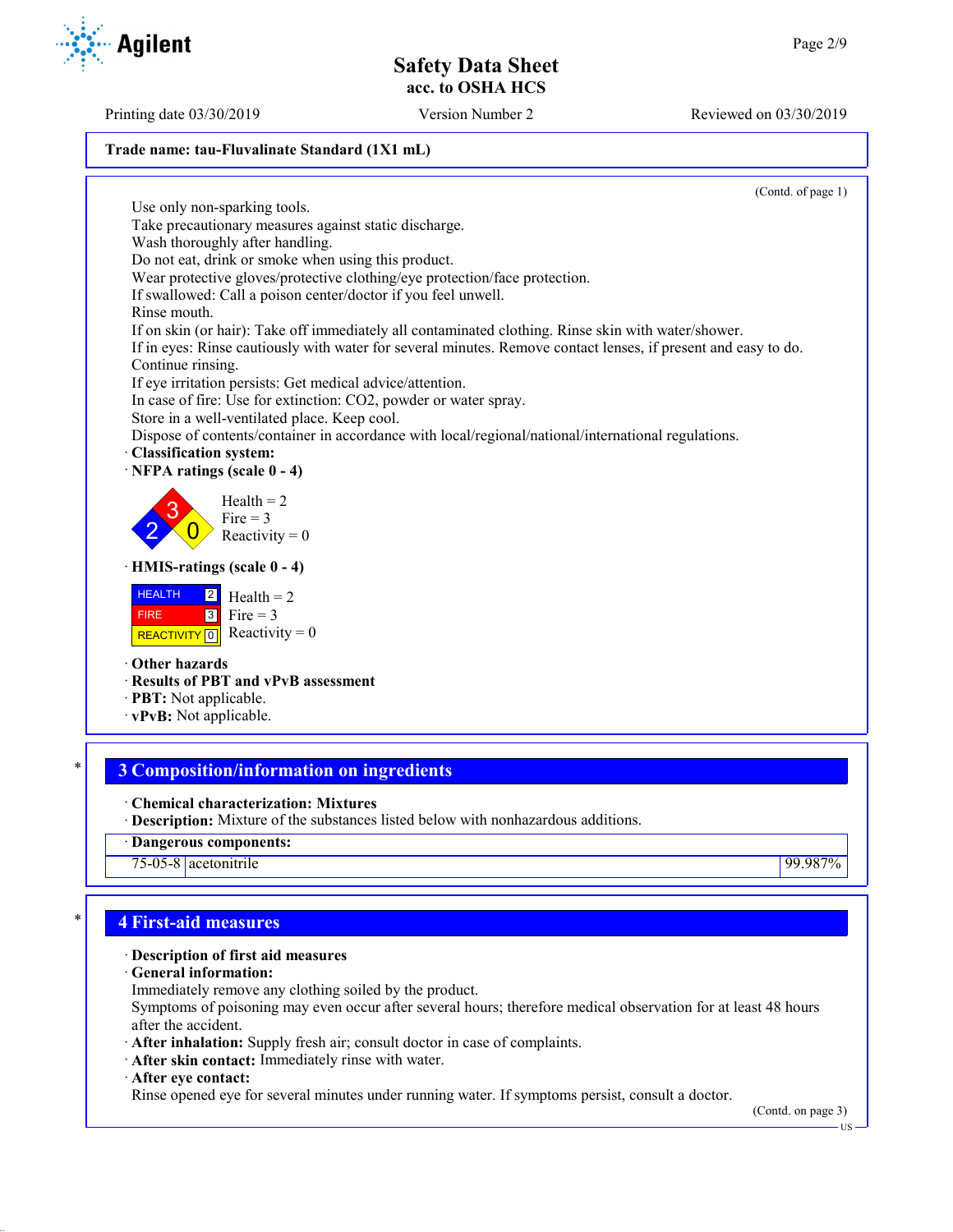Printing date 03/30/2019 Version Number 2 Reviewed on 03/30/2019

**Trade name: tau-Fluvalinate Standard (1X1 mL)**

(Contd. of page 2)

· **After swallowing:** Immediately call a doctor.

- · **Information for doctor:**
- · **Most important symptoms and effects, both acute and delayed** No further relevant information available. · **Indication of any immediate medical attention and special treatment needed**
- No further relevant information available.

## **5 Fire-fighting measures**

- · **Extinguishing media**
- · **Suitable extinguishing agents:**
- CO2, extinguishing powder or water spray. Fight larger fires with water spray or alcohol resistant foam.
- · **For safety reasons unsuitable extinguishing agents:** Water with full jet
- · **Special hazards arising from the substance or mixture** No further relevant information available.
- · **Advice for firefighters**
- · **Protective equipment:** No special measures required.

### \* **6 Accidental release measures**

| · Personal precautions, protective equipment and emergency procedures                            |                 |
|--------------------------------------------------------------------------------------------------|-----------------|
| Wear protective equipment. Keep unprotected persons away.                                        |                 |
| · Environmental precautions: Do not allow to enter sewers/ surface or ground water.              |                 |
| · Methods and material for containment and cleaning up:                                          |                 |
| Absorb with liquid-binding material (sand, diatomite, acid binders, universal binders, sawdust). |                 |
| Dispose contaminated material as waste according to item 13.                                     |                 |
| Ensure adequate ventilation.                                                                     |                 |
| · Reference to other sections                                                                    |                 |
| See Section 7 for information on safe handling.                                                  |                 |
| See Section 8 for information on personal protection equipment.                                  |                 |
| See Section 13 for disposal information.                                                         |                 |
| · Protective Action Criteria for Chemicals                                                       |                 |
| $\cdot$ PAC-1:                                                                                   |                 |
| 75-05-8 $ $ acetonitrile                                                                         | 13 ppm          |
| $\cdot$ PAC-2:                                                                                   |                 |
| 75-05-8 acetonitrile                                                                             | $\sqrt{50}$ ppm |
| $·$ PAC-3:                                                                                       |                 |
| 75-05-8 $ $ acetonitrile                                                                         | $150$ ppm       |

## **7 Handling and storage**

- · **Handling:**
- · **Precautions for safe handling** No special precautions are necessary if used correctly.
- · **Information about protection against explosions and fires:**
- Keep ignition sources away Do not smoke.
- Protect against electrostatic charges.
- · **Conditions for safe storage, including any incompatibilities**
- · **Storage:**
- · **Requirements to be met by storerooms and receptacles:** Store in a cool location.



US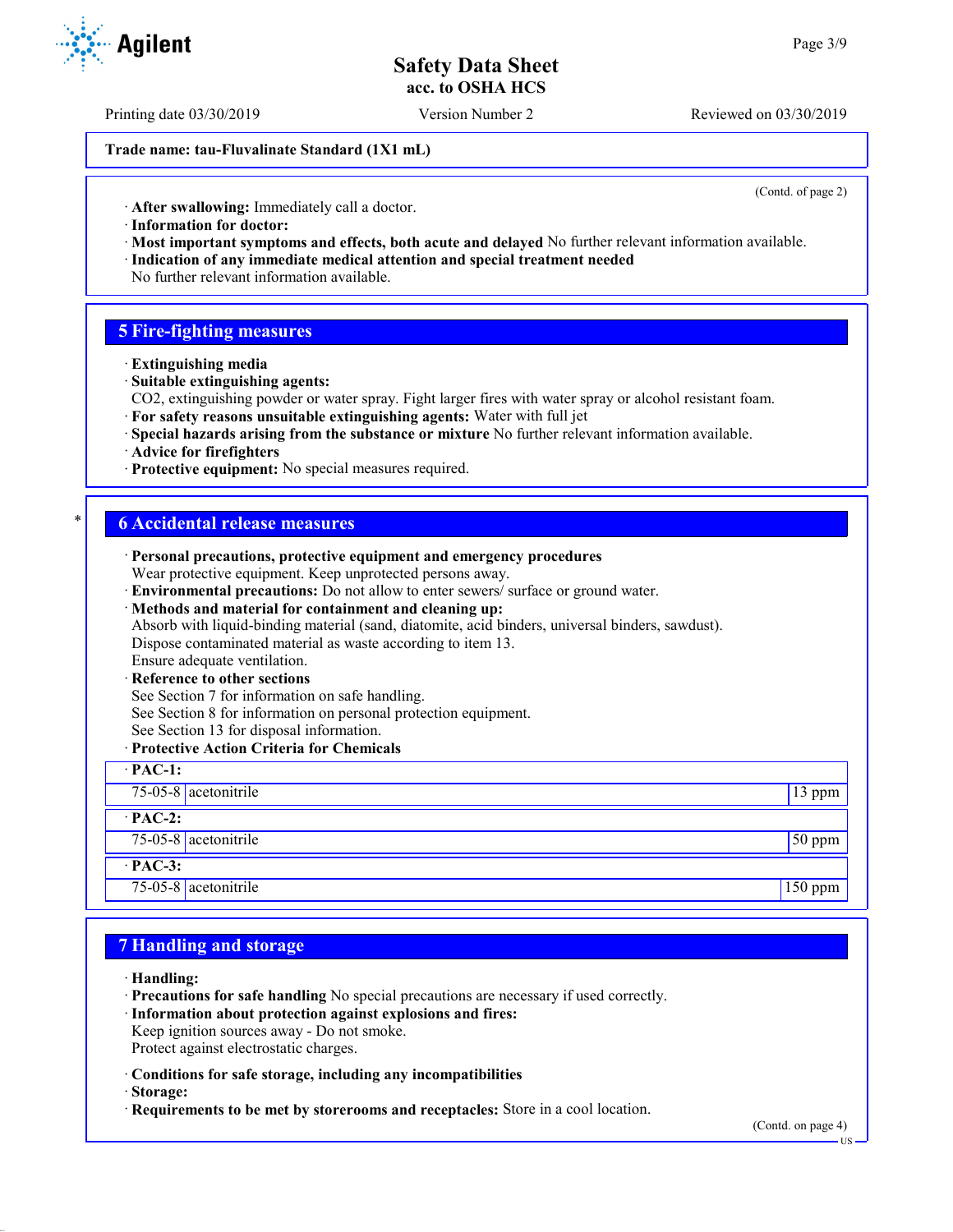Printing date 03/30/2019 Version Number 2 Reviewed on 03/30/2019

**Trade name: tau-Fluvalinate Standard (1X1 mL)**

(Contd. of page 3)

· **Further information about storage conditions:**

Keep receptacle tightly sealed.

Store in cool, dry conditions in well sealed receptacles.

· **Specific end use(s)** No further relevant information available.

## \* **8 Exposure controls/personal protection**

- · **Additional information about design of technical systems:** No further data; see item 7.
- · **Control parameters**

### · **Components with limit values that require monitoring at the workplace:**

### **75-05-8 acetonitrile**

PEL Long-term value: 70 mg/m<sup>3</sup>, 40 ppm

REL Long-term value: 34 mg/m<sup>3</sup>, 20 ppm

TLV Long-term value:  $34 \text{ mg/m}^3$ ,  $20 \text{ ppm}$ 

### Skin

**Agilent** 

· **Additional information:** The lists that were valid during the creation were used as basis.

- · **Exposure controls**
- · **Personal protective equipment:**
- · **General protective and hygienic measures:**
- Keep away from foodstuffs, beverages and feed.
- Immediately remove all soiled and contaminated clothing.
- Wash hands before breaks and at the end of work.

Avoid contact with the eyes.

Avoid contact with the eyes and skin.

· **Breathing equipment:**

When used as intended with Agilent instruments, the use of the product under normal laboratory conditions and with standard practices does not result in significant airborne exposures and therefore respiratory protection is not needed.

Under an emergency condition where a respirator is deemed necessary, use a NIOSH or equivalent approved device/equipment with appropriate organic or acid gas cartridge.

### · **Protection of hands:**

Although not recommended for constant contact with the chemicals or for clean-up, nitrile gloves 11-13 mil thickness are recommended for normal use. The breakthrough time is 1 hr. For cleaning a spill where there is direct contact of the chemical, butyl rubber gloves are recommended 12-15 mil thickness with breakthrough times exceeding 4 hrs. Supplier recommendations should be followed.

### · **Material of gloves**

For normal use: nitrile rubber, 11-13 mil thickness

For direct contact with the chemical: butyl rubber, 12-15 mil thickness

- · **Penetration time of glove material**
- For normal use: nitrile rubber: 1 hour
- For direct contact with the chemical: butyl rubber: >4 hours

(Contd. on page 5)

US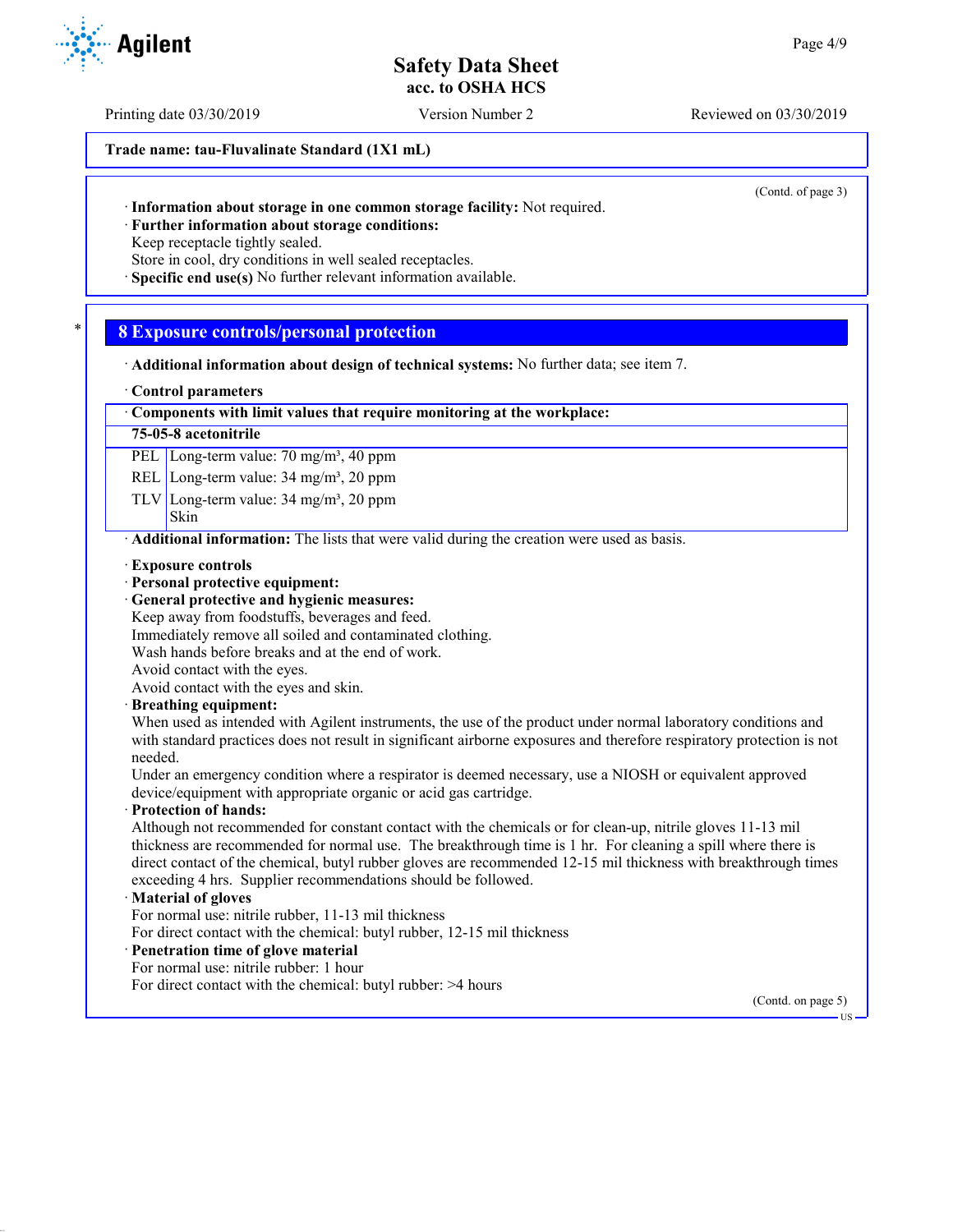Printing date 03/30/2019 Version Number 2 Reviewed on 03/30/2019

**Trade name: tau-Fluvalinate Standard (1X1 mL)**

(Contd. of page 4)

US

· **Eye protection:**



| · Information on basic physical and chemical properties    |                                                                                               |
|------------------------------------------------------------|-----------------------------------------------------------------------------------------------|
| <b>General Information</b>                                 |                                                                                               |
| · Appearance:                                              |                                                                                               |
| Form:                                                      | Fluid                                                                                         |
| Color:                                                     | Colorless<br>Aromatic                                                                         |
| · Odor:<br>Odor threshold:                                 | Not determined.                                                                               |
|                                                            |                                                                                               |
| · pH-value:                                                | Not determined.                                                                               |
| Change in condition                                        |                                                                                               |
| <b>Melting point/Melting range:</b>                        | -46 °C (-50.8 °F)<br>81 °C (177.8 °F)                                                         |
| <b>Boiling point/Boiling range:</b>                        |                                                                                               |
| · Flash point:                                             | 2 °C (35.6 °F)                                                                                |
| · Flammability (solid, gaseous):                           | Not applicable.                                                                               |
| · Ignition temperature:                                    | 525 °C (977 °F)                                                                               |
| · Decomposition temperature:                               | Not determined.                                                                               |
| · Auto igniting:                                           | Product is not selfigniting.                                                                  |
| Danger of explosion:                                       | Product is not explosive. However, formation of explosive air/vapor<br>mixtures are possible. |
| <b>Explosion limits:</b>                                   |                                                                                               |
| Lower:                                                     | 4.4 Vol %                                                                                     |
| Upper:                                                     | 16 Vol %                                                                                      |
| $\cdot$ Vapor pressure at 20 °C (68 °F):                   | $0$ hPa $(0$ mm Hg)                                                                           |
| $\cdot$ Density at 20 °C (68 °F):                          | $0.786$ g/cm <sup>3</sup> (6.55917 lbs/gal)                                                   |
| · Relative density                                         | Not determined.                                                                               |
| · Vapor density                                            | Not determined.                                                                               |
| · Evaporation rate                                         | Not determined.                                                                               |
| · Solubility in / Miscibility with                         |                                                                                               |
| Water:                                                     | Not miscible or difficult to mix.                                                             |
| · Partition coefficient (n-octanol/water): Not determined. |                                                                                               |
| · Viscosity:                                               |                                                                                               |
| Dynamic at 20 °C (68 °F):                                  | $0.39$ mPas                                                                                   |

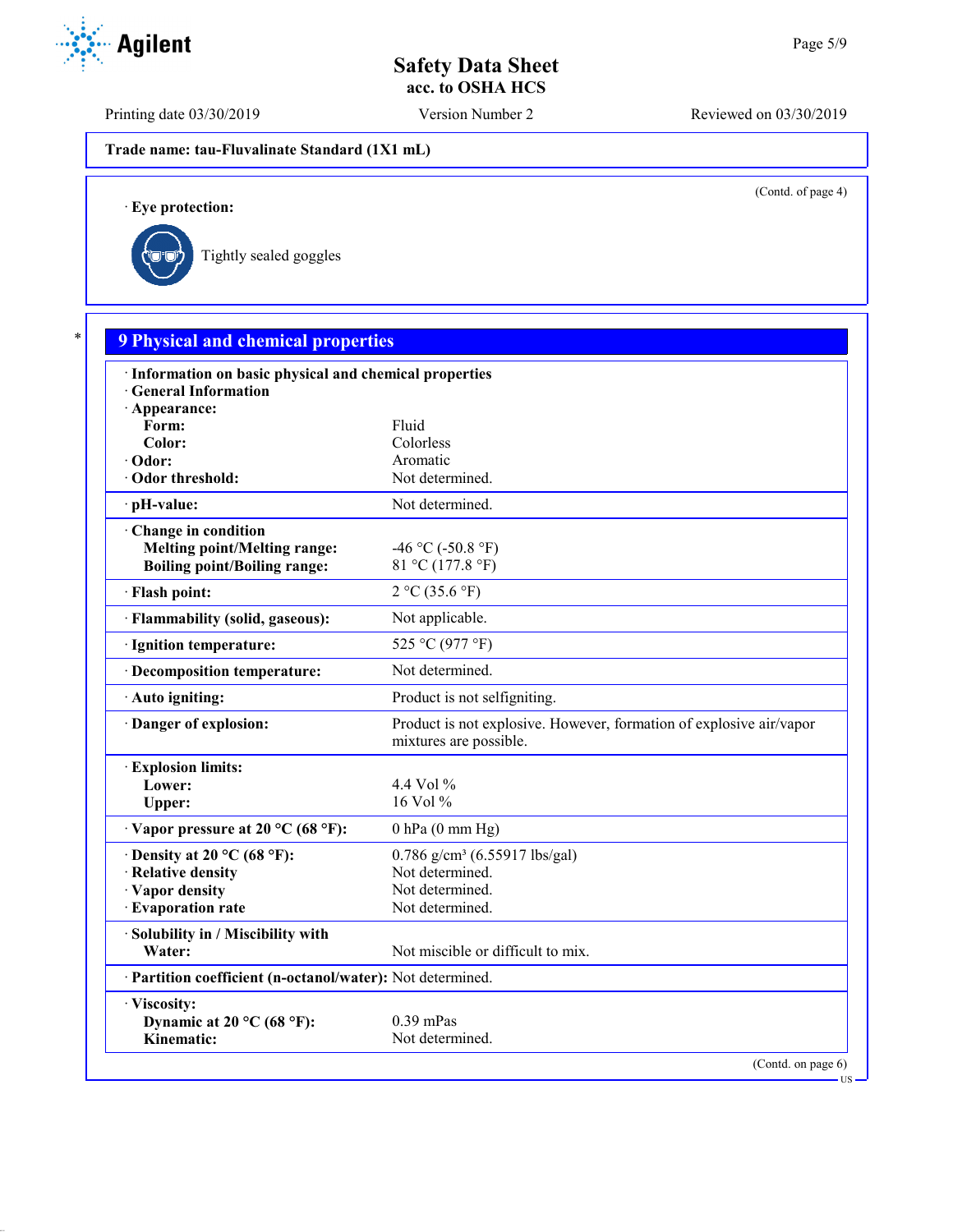Printing date 03/30/2019 Version Number 2 Reviewed on 03/30/2019

**Trade name: tau-Fluvalinate Standard (1X1 mL)**

|                           | (Contd. of page 5)                         |
|---------------------------|--------------------------------------------|
| Solvent content:          | $0.00\%$                                   |
| <b>VOC</b> content:       | $0.0 \frac{g}{1} / 0.00 \frac{g}{g}$       |
| Solids content:           | $0.0\%$                                    |
| $\cdot$ Other information | No further relevant information available. |

## **10 Stability and reactivity**

· **Reactivity** No further relevant information available.

· **Chemical stability**

· **Thermal decomposition / conditions to be avoided:** No decomposition if used according to specifications.

- · **Possibility of hazardous reactions** No dangerous reactions known.
- · **Conditions to avoid** No further relevant information available.
- · **Incompatible materials:** No further relevant information available.
- · **Hazardous decomposition products:** No dangerous decomposition products known.

## **11 Toxicological information**

· **Information on toxicological effects**

· **Acute toxicity:**

### · **LD/LC50 values that are relevant for classification:**

### **ATE (Acute Toxicity Estimate)**

| Oral        | LD50 | $1,320$ mg/kg (rat)                      |
|-------------|------|------------------------------------------|
| Dermal LD50 |      | $\ge$ 2,000 mg/kg (rabbit)               |
|             |      | Inhalative LC50/4 h $3,587$ mg/L (mouse) |

## **75-05-8 acetonitrile**

| Oral   | LD50 | $1,320$ mg/kg (rat)                      |
|--------|------|------------------------------------------|
| Dermal | LD50 | $\geq$ 2,000 mg/kg (rabbit)              |
|        |      | Inhalative LC50/4 h $3,587$ mg/L (mouse) |

### · **Primary irritant effect:**

· **on the skin:** No irritant effect.

· **on the eye:** Irritating effect.

· **Sensitization:** No sensitizing effects known.

· **Additional toxicological information:**

The product shows the following dangers according to internally approved calculation methods for preparations: Harmful

Irritant

## · **Carcinogenic categories**

· **IARC (International Agency for Research on Cancer)**

None of the ingredients is listed.

## · **NTP (National Toxicology Program)**

None of the ingredients is listed.

(Contd. on page 7)



US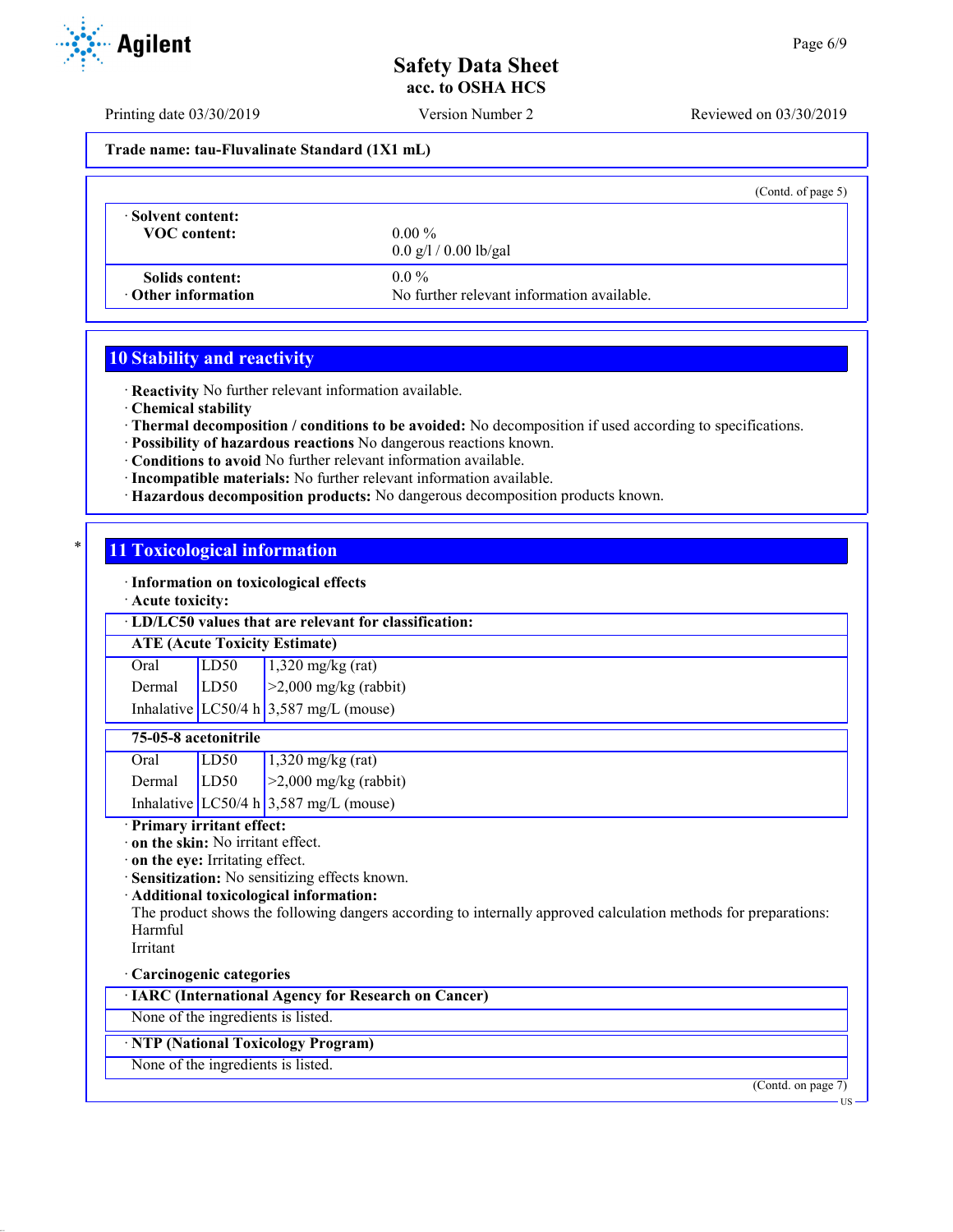Printing date 03/30/2019 Version Number 2 Reviewed on 03/30/2019

**Trade name: tau-Fluvalinate Standard (1X1 mL)**

· **OSHA-Ca (Occupational Safety & Health Administration)**

None of the ingredients is listed.

# **12 Ecological information**

### · **Toxicity**

- · **Aquatic toxicity:** No further relevant information available.
- · **Persistence and degradability** No further relevant information available.
- · **Behavior in environmental systems:**
- · **Bioaccumulative potential** No further relevant information available.
- · **Mobility in soil** No further relevant information available.
- · **Additional ecological information:**

## · **General notes:**

Water hazard class 2 (Self-assessment): hazardous for water

Do not allow product to reach ground water, water course or sewage system.

Danger to drinking water if even small quantities leak into the ground.

- · **Results of PBT and vPvB assessment**
- · **PBT:** Not applicable.
- · **vPvB:** Not applicable.
- · **Other adverse effects** No further relevant information available.

## **13 Disposal considerations**

· **Waste treatment methods**

· **Recommendation:**

Must not be disposed of together with household garbage. Do not allow product to reach sewage system.

· **Uncleaned packagings:**

· **Recommendation:** Disposal must be made according to official regulations.

# **14 Transport information**

| · Not Regulated, De minimus Quantities                   |                                     |                    |
|----------------------------------------------------------|-------------------------------------|--------------------|
| · UN-Number<br>· DOT, IMDG, IATA                         | <b>UN1648</b>                       |                    |
| · UN proper shipping name<br>$\cdot$ DOT<br>· IMDG, IATA | Acetonitrile<br><b>ACETONITRILE</b> |                    |
| · Transport hazard class(es)<br>· DOT, IMDG, IATA        |                                     |                    |
|                                                          |                                     |                    |
| · Class                                                  | 3 Flammable liquids                 |                    |
|                                                          |                                     | (Contd. on page 8) |



(Contd. of page 6)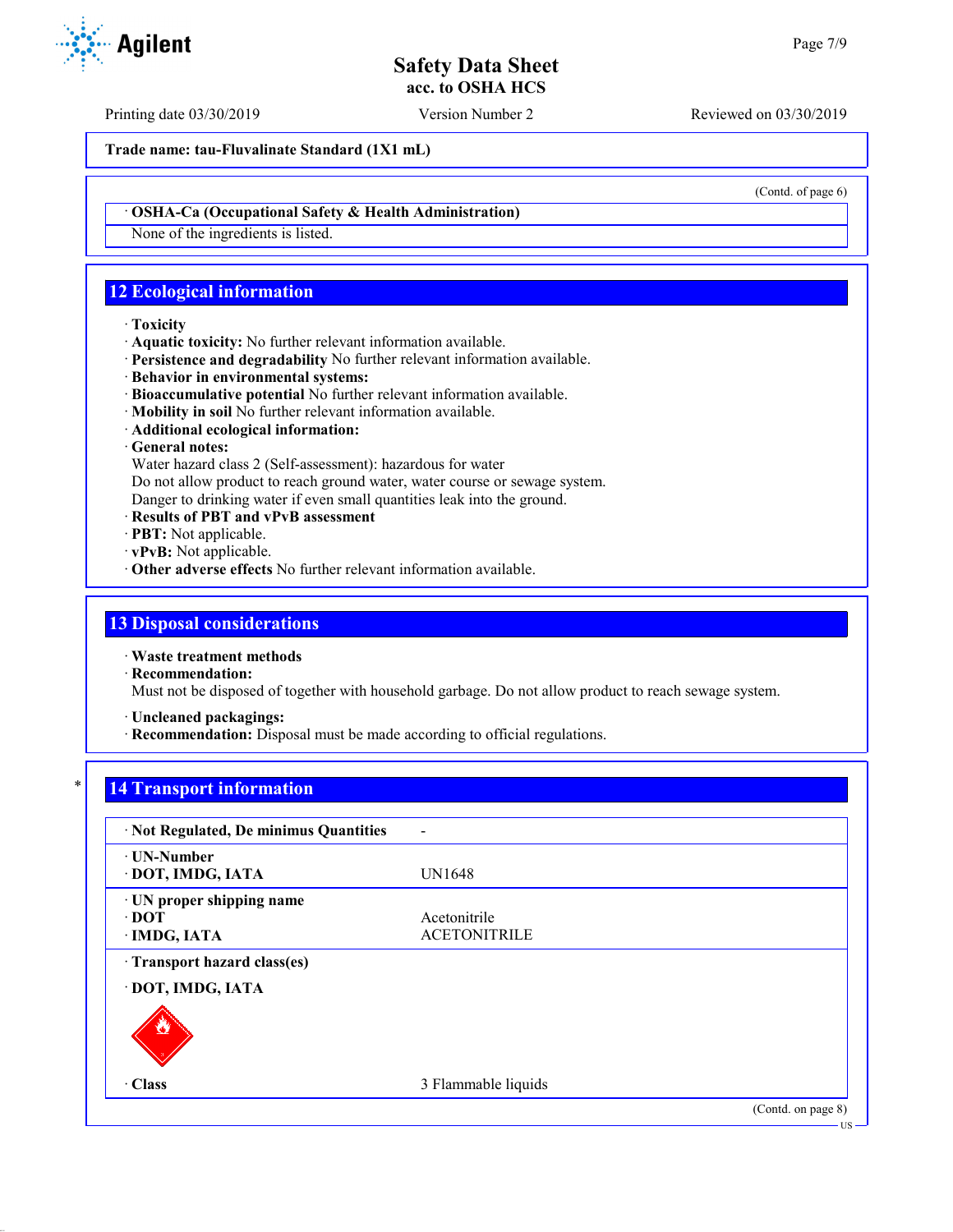Printing date 03/30/2019 Version Number 2 Reviewed on 03/30/2019

**Trade name: tau-Fluvalinate Standard (1X1 mL)**

|                                            | (Contd. of page 7)                               |
|--------------------------------------------|--------------------------------------------------|
| · Label                                    | 3                                                |
| · Packing group                            |                                                  |
| · DOT, IMDG, IATA                          | $\mathbf{I}$                                     |
| · Environmental hazards:                   | Not applicable.                                  |
| Special precautions for user               | Warning: Flammable liquids                       |
| Danger code (Kemler):                      | 33                                               |
| <b>EMS Number:</b>                         | $F-E$ , $S-D$                                    |
| <b>Stowage Category</b>                    | B                                                |
| <b>Stowage Code</b>                        | SW2 Clear of living quarters.                    |
| Transport in bulk according to Annex II of |                                                  |
| <b>MARPOL73/78 and the IBC Code</b>        | Not applicable.                                  |
| · Transport/Additional information:        |                                                  |
| $\cdot$ DOT                                |                                                  |
| · Quantity limitations                     | On passenger aircraft/rail: 5 L                  |
|                                            | On cargo aircraft only: 60 L                     |
| $\cdot$ IMDG                               |                                                  |
| $\cdot$ Limited quantities (LQ)            | 1 <sub>L</sub>                                   |
| <b>Excepted quantities (EQ)</b>            | Code: E2                                         |
|                                            | Maximum net quantity per inner packaging: 30 ml  |
|                                            | Maximum net quantity per outer packaging: 500 ml |
| · UN "Model Regulation":                   | UN 1648 ACETONITRILE, 3, II                      |

# **15 Regulatory information**

· **Safety, health and environmental regulations/legislation specific for the substance or mixture** · **Sara**

· **Section 355 (extremely hazardous substances):**

None of the ingredients is listed.

· **Section 313 (Specific toxic chemical listings):**

75-05-8 acetonitrile

· **TSCA (Toxic Substances Control Act):**

75-05-8 acetonitrile · **Proposition 65**

· **Chemicals known to cause cancer:**

None of the ingredients is listed.

· **Chemicals known to cause reproductive toxicity for females:**

None of the ingredients is listed.

· **Chemicals known to cause reproductive toxicity for males:**

None of the ingredients is listed.

· **Chemicals known to cause developmental toxicity:**

None of the ingredients is listed.

(Contd. on page 9)

US